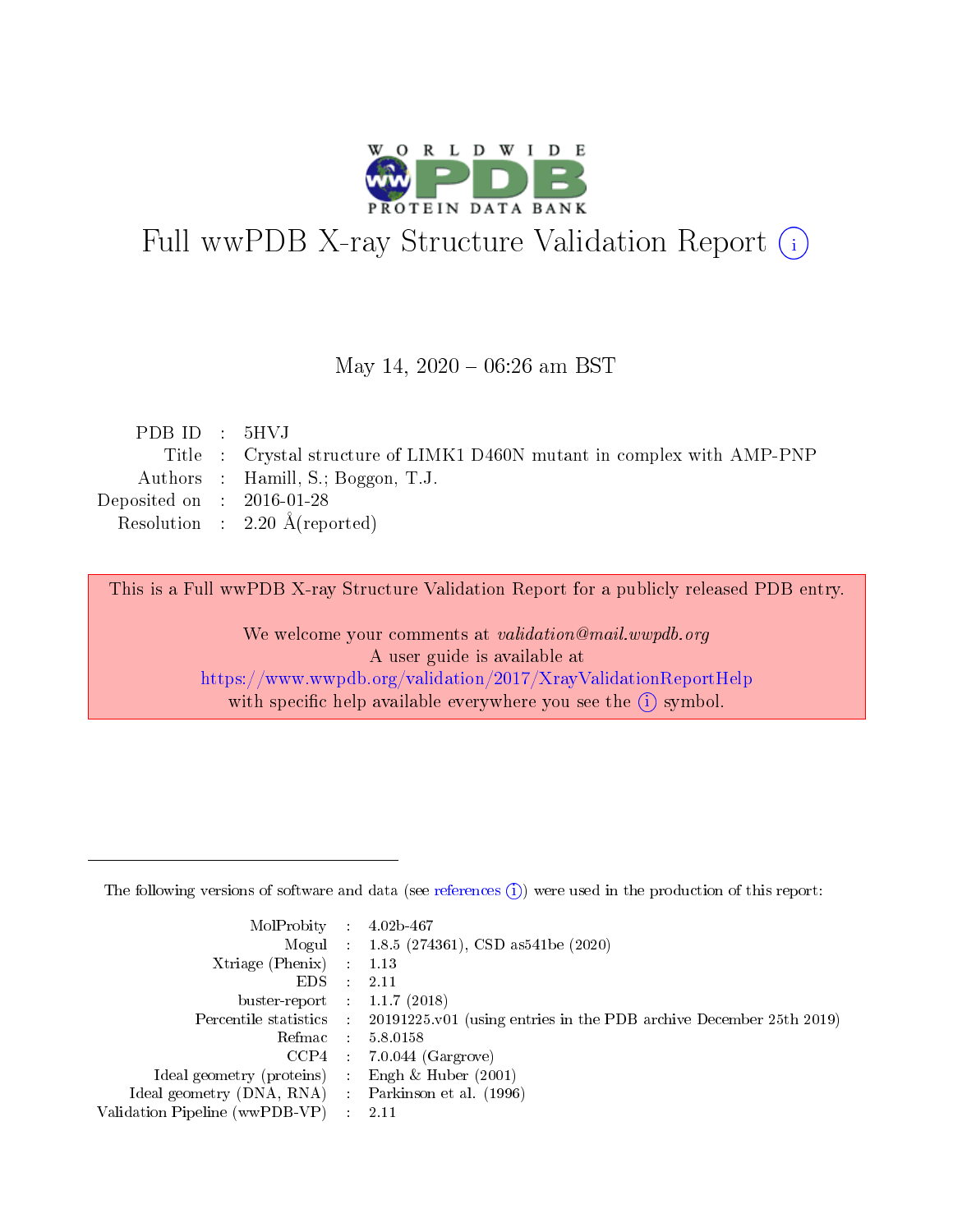# 1 [O](https://www.wwpdb.org/validation/2017/XrayValidationReportHelp#overall_quality)verall quality at a glance  $(i)$

The following experimental techniques were used to determine the structure: X-RAY DIFFRACTION

The reported resolution of this entry is 2.20 Å.

Percentile scores (ranging between 0-100) for global validation metrics of the entry are shown in the following graphic. The table shows the number of entries on which the scores are based.



| Metric                | Whole archive<br>$(\#\mathrm{Entries})$ | Similar resolution<br>$(\#\text{Entries}, \text{resolution range}(\text{\AA}))$ |  |  |
|-----------------------|-----------------------------------------|---------------------------------------------------------------------------------|--|--|
| $R_{free}$            | 130704                                  | 4898 (2.20-2.20)                                                                |  |  |
| Clashscore            | 141614                                  | $5594(2.20-2.20)$                                                               |  |  |
| Ramachandran outliers | 138981                                  | $\overline{5503}$ $(2.20-2.20)$                                                 |  |  |
| Sidechain outliers    | 138945                                  | $5504(2.20-2.20)$                                                               |  |  |
| RSRZ outliers         | 127900                                  | $4800(2.20-2.20)$                                                               |  |  |

The table below summarises the geometric issues observed across the polymeric chains and their fit to the electron density. The red, orange, yellow and green segments on the lower bar indicate the fraction of residues that contain outliers for  $>=3, 2, 1$  and 0 types of geometric quality criteria respectively. A grey segment represents the fraction of residues that are not modelled. The numeric value for each fraction is indicated below the corresponding segment, with a dot representing fractions <=5% The upper red bar (where present) indicates the fraction of residues that have poor fit to the electron density. The numeric value is given above the bar.

| Mol | ${\rm Chain \mid Length}$ | Quality of chain |     |     |
|-----|---------------------------|------------------|-----|-----|
|     | 315                       | 4%<br>78%        | 10% | 10% |
|     | 315                       | 13%<br>77%       | 11% | 10% |

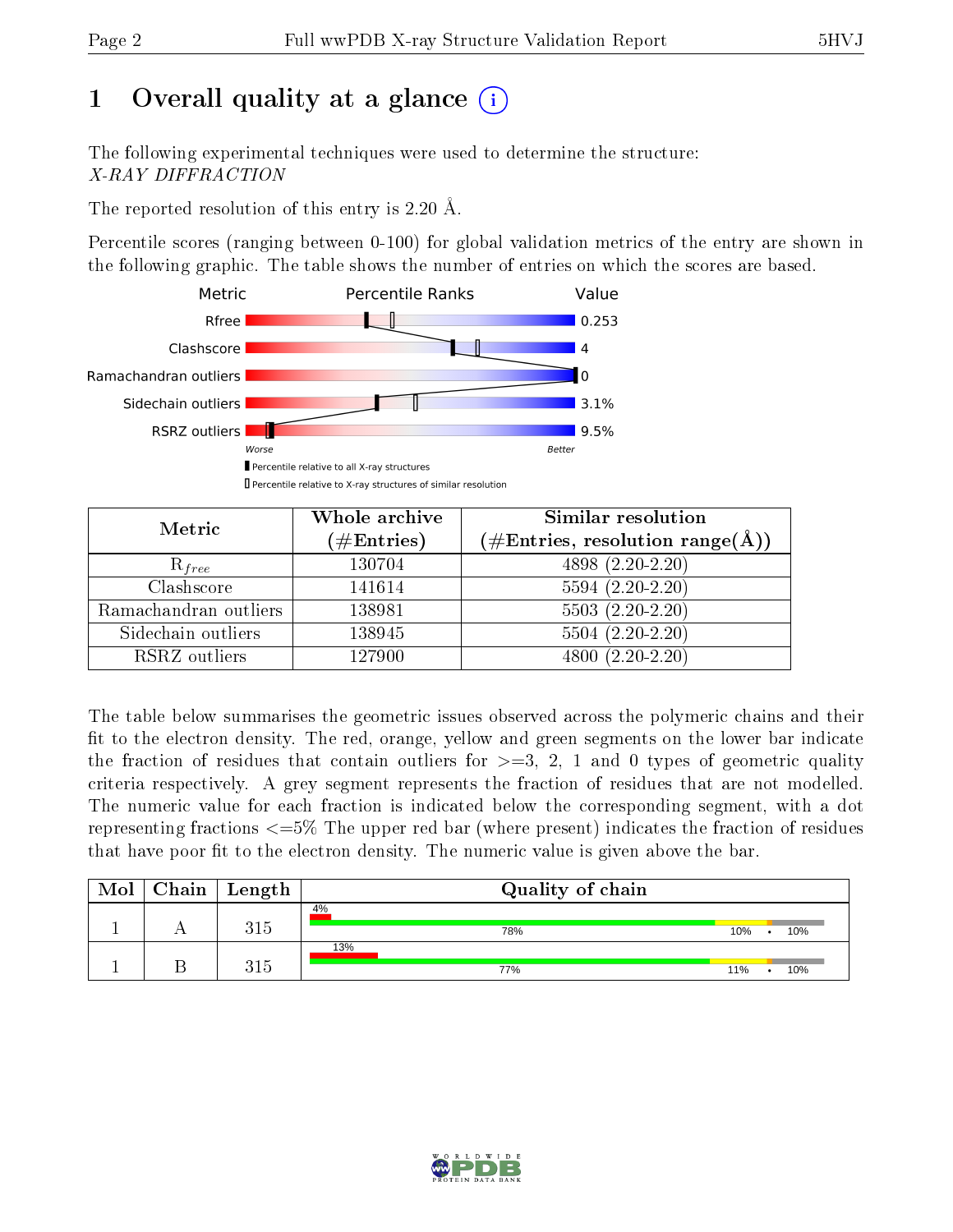# 2 Entry composition  $\left( \cdot \right)$

There are 3 unique types of molecules in this entry. The entry contains 4720 atoms, of which 0 are hydrogens and 0 are deuteriums.

In the tables below, the ZeroOcc column contains the number of atoms modelled with zero occupancy, the AltConf column contains the number of residues with at least one atom in alternate conformation and the Trace column contains the number of residues modelled with at most 2 atoms.

Molecule 1 is a protein called LIM domain kinase 1.

| Mol | Chain | Residues | Atoms         |      |      |     | $ZeroOcc \mid AltConf \mid Trace$ |  |  |
|-----|-------|----------|---------------|------|------|-----|-----------------------------------|--|--|
|     |       | 283      | Total<br>2325 | 1490 | 414  | 402 | 19                                |  |  |
|     |       | 284      | Total<br>2306 | 1475 | -411 | 402 |                                   |  |  |

| Chain | Residue | Modelled   | Actual | Comment             | Reference         |
|-------|---------|------------|--------|---------------------|-------------------|
| А     | 324     | GLY        |        | expression tag      | <b>UNP P53667</b> |
| A     | 325     | ALA        |        | expression tag      | <b>UNP P53667</b> |
| A     | 326     | MET        |        | expression tag      | <b>UNP P53667</b> |
| А     | 327     | <b>GLY</b> |        | expression tag      | <b>UNP P53667</b> |
| А     | 328     | <b>SER</b> |        | expression tag      | <b>UNP P53667</b> |
| А     | 460     | <b>ASN</b> | ASP    | engineered mutation | <b>UNP P53667</b> |
| В     | 324     | GLY        |        | expression tag      | <b>UNP P53667</b> |
| В     | 325     | ALA        |        | expression tag      | <b>UNP P53667</b> |
| В     | 326     | MET        |        | expression tag      | <b>UNP P53667</b> |
| В     | 327     | GLY        |        | expression tag      | <b>UNP P53667</b> |
| В     | 328     | SER        |        | expression tag      | <b>UNP P53667</b> |
| В     | 460     | ASN        | ASP    | engineered mutation | <b>UNP P53667</b> |

There are 12 discrepancies between the modelled and reference sequences:

 Molecule 2 is PHOSPHOAMINOPHOSPHONIC ACID-ADENYLATE ESTER (three-letter code: ANP) (formula:  $C_{10}H_{17}N_6O_{12}P_3$ ).

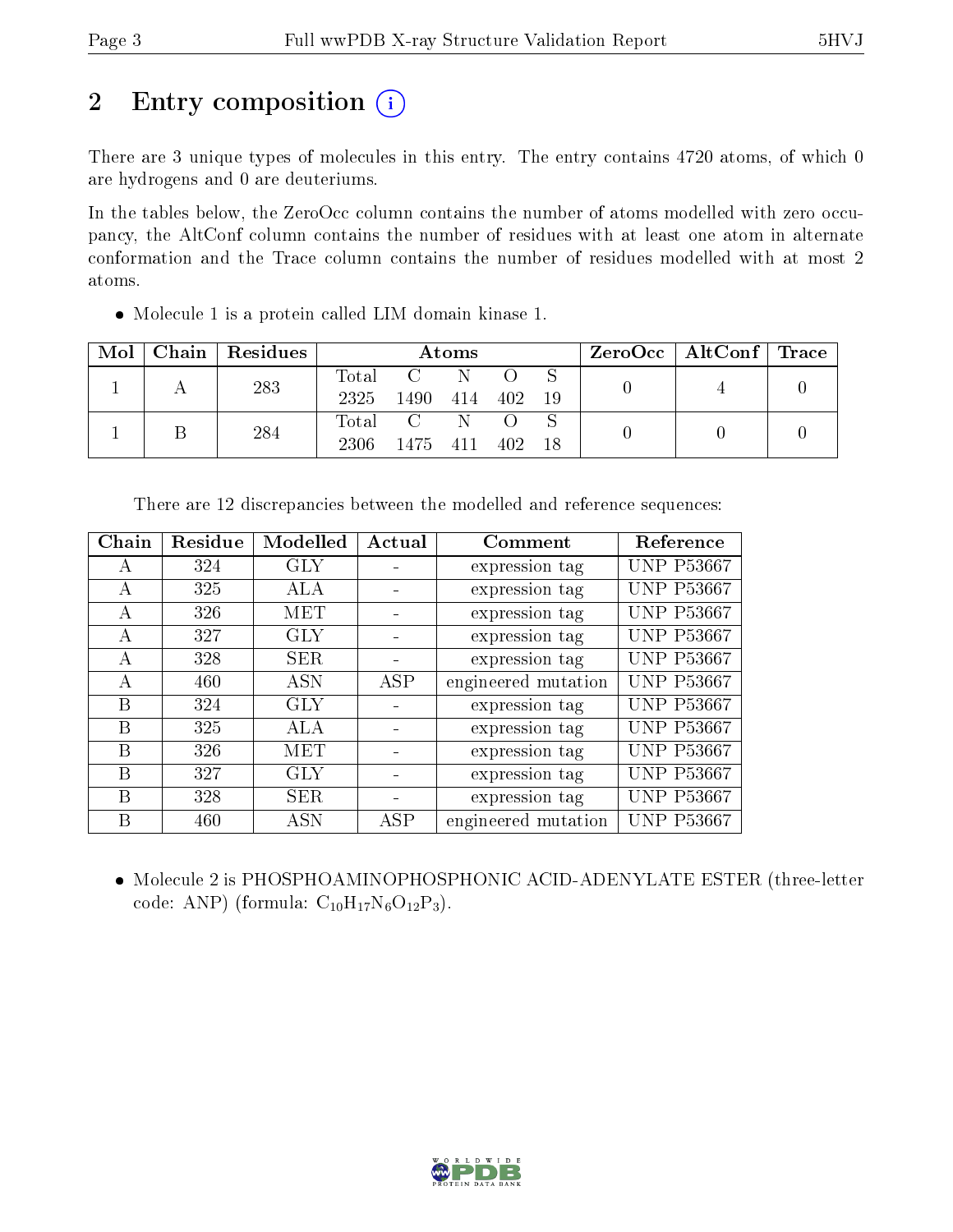

|  | $\parallel$ Mol $\parallel$ Chain $\parallel$ Residues $\parallel$ | Atoms     |     |  |  | ZeroOcc   AltConf |
|--|--------------------------------------------------------------------|-----------|-----|--|--|-------------------|
|  |                                                                    | Total C N |     |  |  |                   |
|  |                                                                    |           | 10. |  |  |                   |

 $\bullet\,$  Molecule 3 is water.

|  | Mol   Chain   Residues | Atoms               | $ZeroOcc \   \$ AltConf |
|--|------------------------|---------------------|-------------------------|
|  |                        | Total O<br>40<br>40 |                         |
|  |                        | Total<br>30<br>30   |                         |

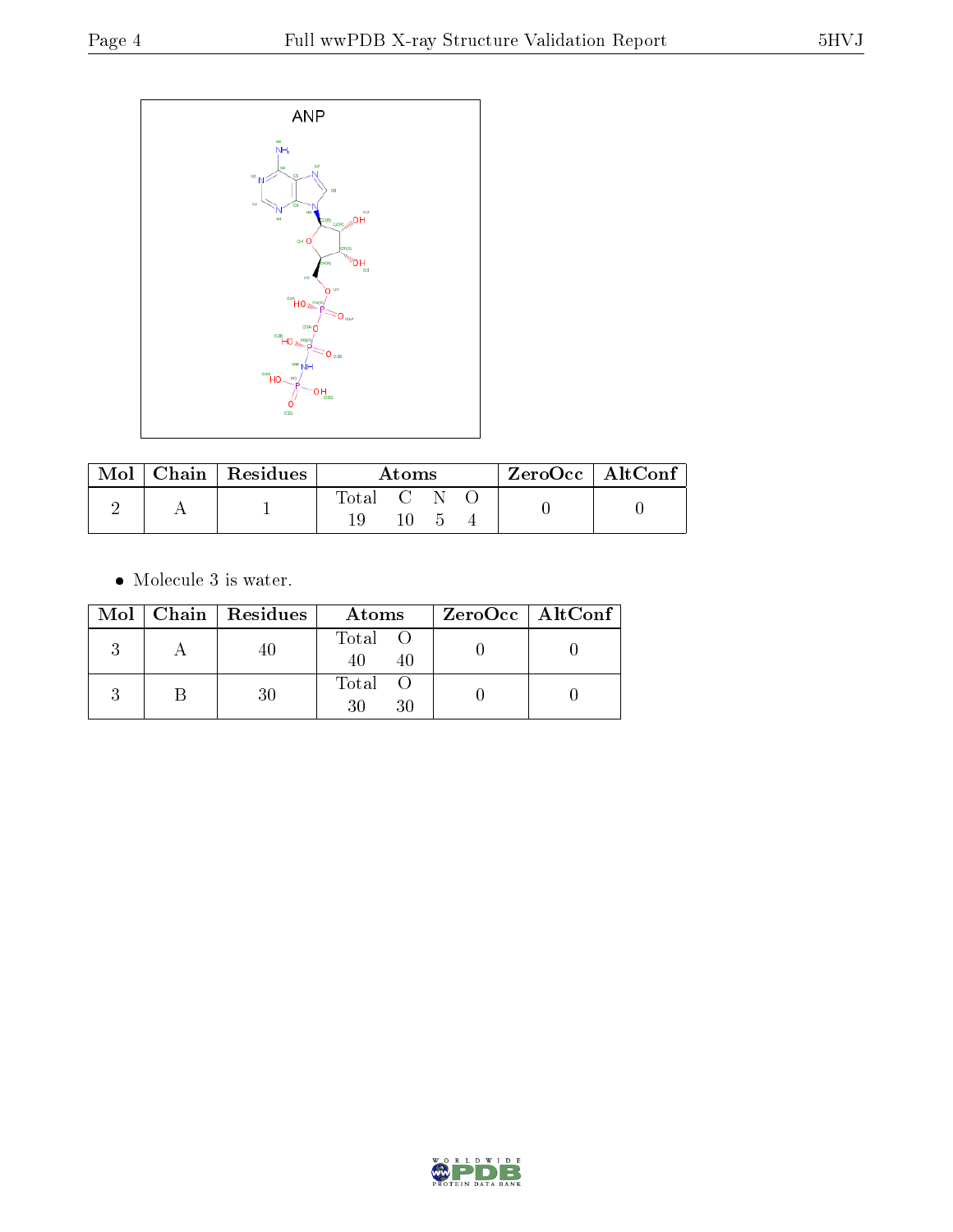# 3 Residue-property plots  $(i)$

These plots are drawn for all protein, RNA and DNA chains in the entry. The first graphic for a chain summarises the proportions of the various outlier classes displayed in the second graphic. The second graphic shows the sequence view annotated by issues in geometry and electron density. Residues are color-coded according to the number of geometric quality criteria for which they contain at least one outlier: green  $= 0$ , yellow  $= 1$ , orange  $= 2$  and red  $= 3$  or more. A red dot above a residue indicates a poor fit to the electron density (RSRZ  $> 2$ ). Stretches of 2 or more consecutive residues without any outlier are shown as a green connector. Residues present in the sample, but not in the model, are shown in grey.



• Molecule 1: LIM domain kinase 1

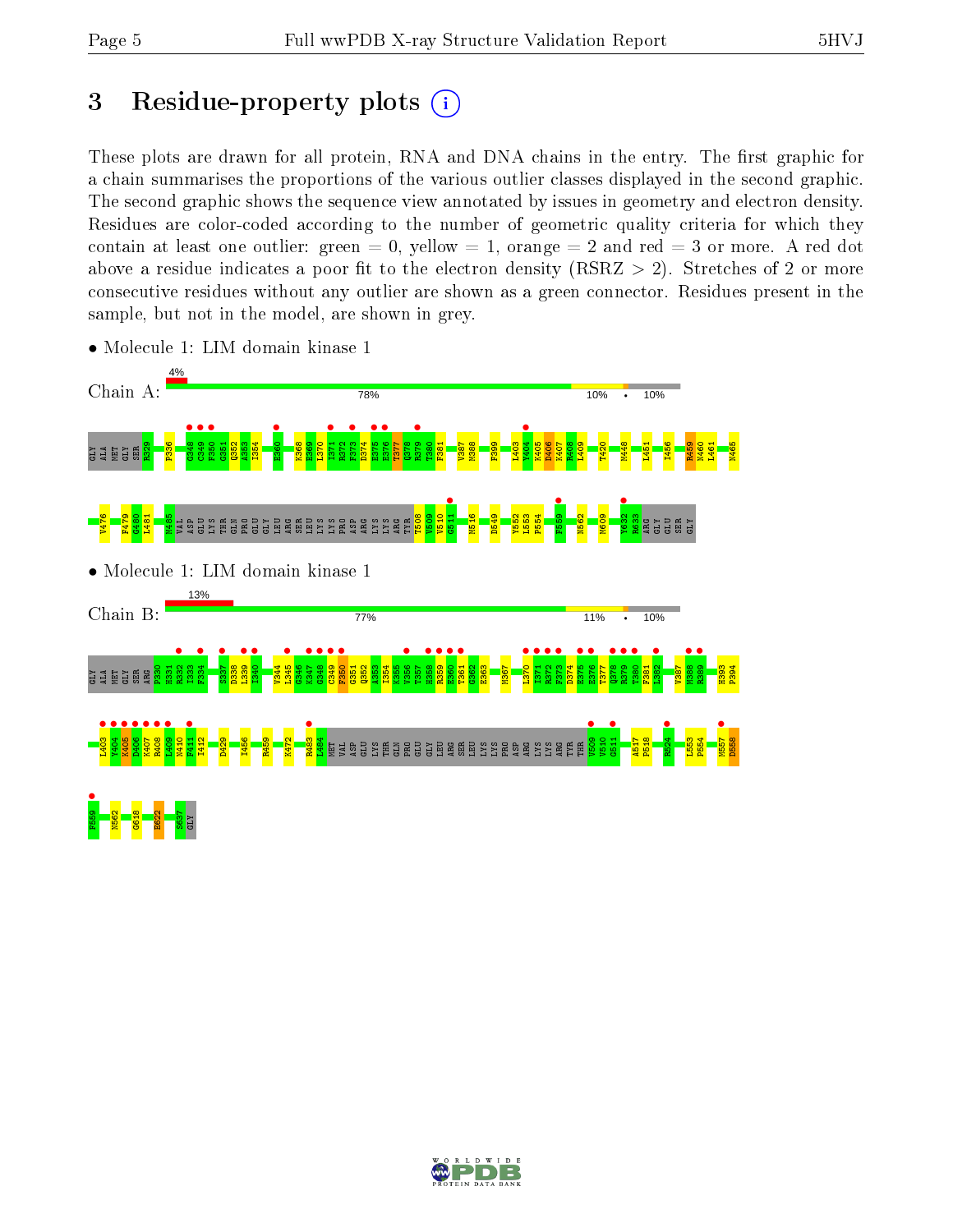# 4 Data and refinement statistics  $(i)$

| Property                                                         | Value                                                    | Source     |
|------------------------------------------------------------------|----------------------------------------------------------|------------|
| Space group                                                      | P 1 21 1                                                 | Depositor  |
| Cell constants                                                   | $54.99\text{\AA}$ $\overline{59.57\text{\AA}}$<br>98.28Å | Depositor  |
| a, b, c, $\alpha$ , $\beta$ , $\gamma$                           | $90.00^{\circ}$ $101.28^{\circ}$ $90.00^{\circ}$         |            |
| Resolution $(A)$                                                 | $39.98 - 2.20$                                           | Depositor  |
|                                                                  | $48.19 - 2.19$                                           | <b>EDS</b> |
| $\%$ Data completeness                                           | 99.8 (39.98-2.20)                                        | Depositor  |
| (in resolution range)                                            | 87.1 (48.19-2.19)                                        | <b>EDS</b> |
| $R_{merge}$                                                      | 0.16                                                     | Depositor  |
| $\mathrm{R}_{sym}$                                               | (Not available)                                          | Depositor  |
| $\langle I/\sigma(I) \rangle^{-1}$                               | $0.64$ (at 2.20Å)                                        | Xtriage    |
| Refinement program                                               | PHENIX dev 1819                                          | Depositor  |
|                                                                  | 0.206<br>0.252<br>$\frac{1}{2}$                          | Depositor  |
| $R, R_{free}$                                                    | $0.206$ ,<br>0.253                                       | DCC        |
| $R_{free}$ test set                                              | 1615 reflections $(5.06\%)$                              | wwPDB-VP   |
| Wilson B-factor $(A^2)$                                          | 39.6                                                     | Xtriage    |
| Anisotropy                                                       | 0.408                                                    | Xtriage    |
| Bulk solvent $k_{sol}(\text{e}/\text{A}^3), B_{sol}(\text{A}^2)$ | $0.36$ , 59.9                                            | <b>EDS</b> |
| L-test for $\mathrm{twinning}^2$                                 | $< L >$ = 0.48, $< L2 >$ = 0.31                          | Xtriage    |
| Estimated twinning fraction                                      | No twinning to report.                                   | Xtriage    |
| $\overline{F_o}, \overline{F_c}$ correlation                     | 0.96                                                     | <b>EDS</b> |
| Total number of atoms                                            | 4720                                                     | wwPDB-VP   |
| Average B, all atoms $(A^2)$                                     | 75.0                                                     | wwPDB-VP   |

Xtriage's analysis on translational NCS is as follows: The largest off-origin peak in the Patterson function is  $5.17\%$  of the height of the origin peak. No significant pseudotranslation is detected.

<sup>&</sup>lt;sup>2</sup>Theoretical values of  $\langle |L| \rangle$ ,  $\langle L^2 \rangle$  for acentric reflections are 0.5, 0.333 respectively for untwinned datasets, and 0.375, 0.2 for perfectly twinned datasets.



<span id="page-5-1"></span><span id="page-5-0"></span><sup>1</sup> Intensities estimated from amplitudes.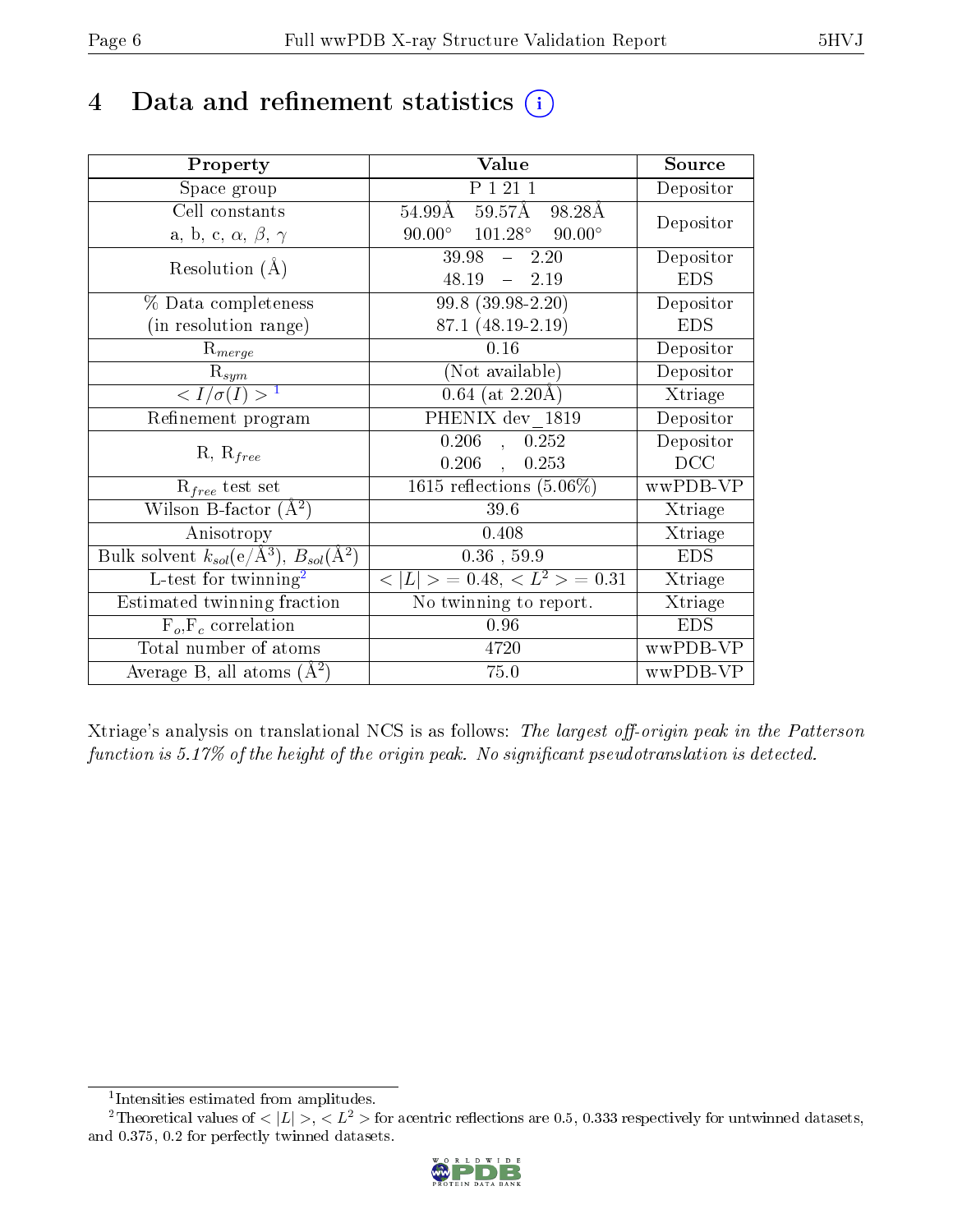# 5 Model quality  $(i)$

# 5.1 Standard geometry  $(i)$

Bond lengths and bond angles in the following residue types are not validated in this section: ANP

The Z score for a bond length (or angle) is the number of standard deviations the observed value is removed from the expected value. A bond length (or angle) with  $|Z| > 5$  is considered an outlier worth inspection. RMSZ is the root-mean-square of all Z scores of the bond lengths (or angles).

|              |    |             | Bond lengths | Bond angles |             |  |
|--------------|----|-------------|--------------|-------------|-------------|--|
| Chain<br>Mol |    | <b>RMSZ</b> | $\# Z  > 5$  | RMSZ        | $\ Z\  > 5$ |  |
|              |    | 0.22        | 0/2395       | 0.40        | 0/3233      |  |
|              | R  | 0.21        | 0/2364       | 0.38        | 0/3190      |  |
| All          | АH | 0.21        | 4759         | 0.39        | /6423       |  |

There are no bond length outliers.

There are no bond angle outliers.

There are no chirality outliers.

There are no planarity outliers.

### $5.2$  Too-close contacts  $(i)$

In the following table, the Non-H and H(model) columns list the number of non-hydrogen atoms and hydrogen atoms in the chain respectively. The H(added) column lists the number of hydrogen atoms added and optimized by MolProbity. The Clashes column lists the number of clashes within the asymmetric unit, whereas Symm-Clashes lists symmetry related clashes.

|   |      |      |    | Mol   Chain   Non-H   H(model)   H(added)   Clashes   Symm-Clashes |
|---|------|------|----|--------------------------------------------------------------------|
|   | 2325 | 2340 | 19 |                                                                    |
|   | 2306 | 2302 | 2  |                                                                    |
|   | 19   | 1 ດ  |    |                                                                    |
|   |      |      |    |                                                                    |
| ົ | 30   |      |    |                                                                    |
|   | 4720 | 4654 |    |                                                                    |

The all-atom clashscore is defined as the number of clashes found per 1000 atoms (including hydrogen atoms). The all-atom clashscore for this structure is 4.

All (40) close contacts within the same asymmetric unit are listed below, sorted by their clash magnitude.

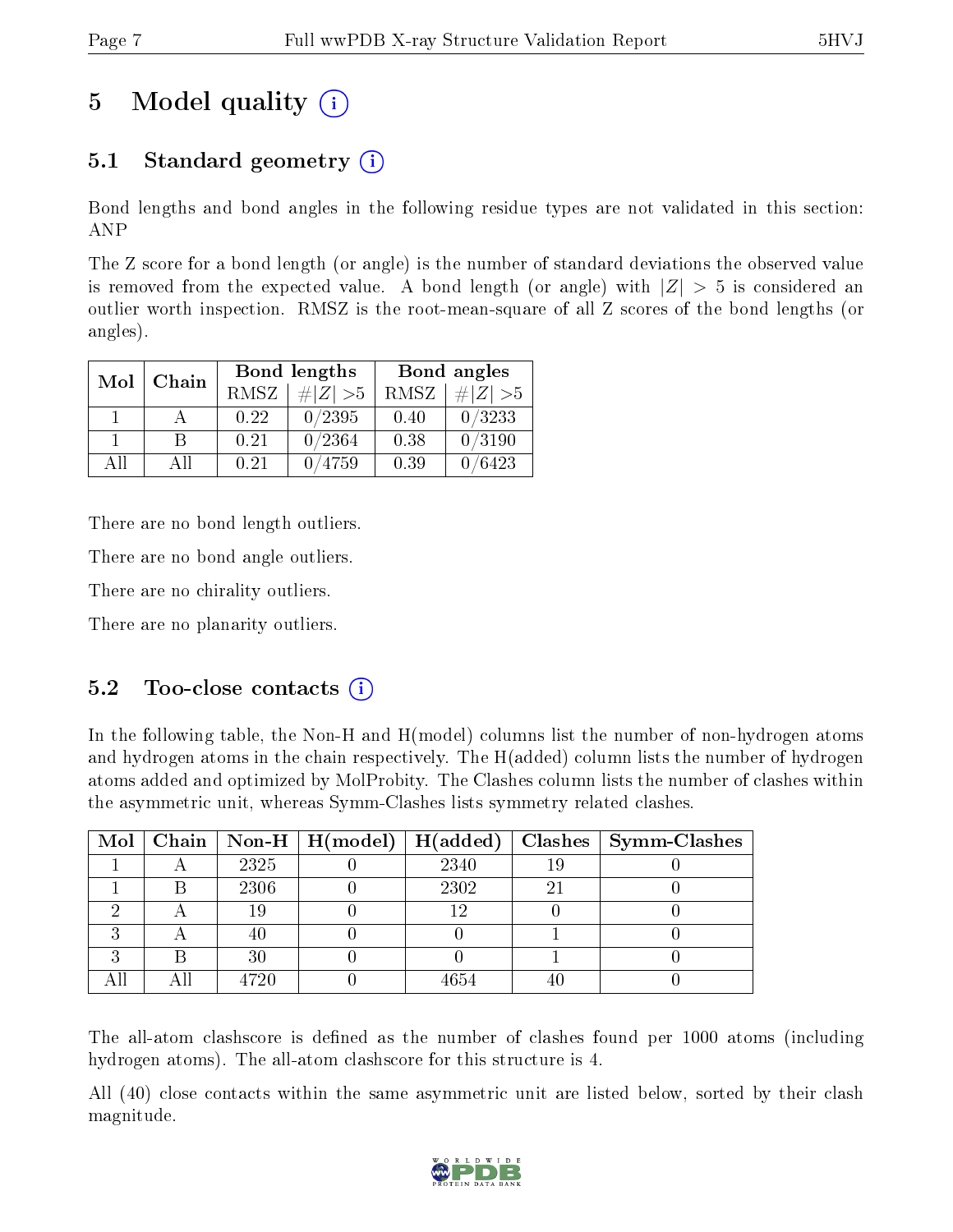| Atom-1                            | Atom-2                              | Interatomic    | Clash         |  |
|-----------------------------------|-------------------------------------|----------------|---------------|--|
|                                   |                                     | distance $(A)$ | overlap $(A)$ |  |
| 1:A:406:ASP:HB3                   | 1:A:407:LYS:HA                      | 1.66           | 0.77          |  |
| 1:A:459:ARG:NH1                   | 1: A:481:LEU:O                      | 2.27           | 0.68          |  |
| $1:A:420:\overline{\text{THR:O}}$ | 3:A:1101:HOH:O                      | 2.13           | 0.67          |  |
| 1:B:405:LYS:HE3                   | 1:B:407:LYS:HB2                     | 1.76           | 0.66          |  |
| 1: A:460: ASN:O                   | 1: A:465: ASN:ND2                   | 2.39           | 0.56          |  |
| 1:B:558:ASP:N                     | 1:B:558:ASP:OD1                     | 2.42           | 0.53          |  |
| 1: A: 387: VAL:HG13               | 1:A:456:ILE:HD13                    | 1.92           | 0.52          |  |
| 1:B:403:LEU:O                     | $1:B:410:\overline{\text{ASN:ND2}}$ | 2.30           | 0.52          |  |
| 1: A:409: LEU:H                   | 1: A:409: LEU:HD12                  | 1.76           | 0.51          |  |
| 1:B:344:VAL:HG22                  | 1:B:354:ILE:HG22                    | 1.93           | 0.51          |  |
| 1:A:406:ASP:CB                    | 1:A:407:LYS:HA                      | 2.37           | 0.51          |  |
| 1: A:352: GLN: HG3                | 1:A:354:ILE:HD11                    | 1.91           | 0.50          |  |
| 1: A:510: VAL:H                   | 1: A:516: MET:HE1                   | 1.77           | $0.50\,$      |  |
| 1:A:374:ASP:HB3                   | 1: A:377:THR:HG22                   | 1.94           | 0.50          |  |
| 1:B:387:VAL:HG13                  | 1:B:456:ILE:HD13                    | 1.93           | 0.49          |  |
| 1:B:472:LYS:O                     | 3:B:701:HOH:O                       | 2.20           | 0.49          |  |
| 1:B:361:THR:HG23                  | 1:B:363:GLU:H                       | 1.77           | 0.48          |  |
| 1:A:370:LEU:HD12                  | 1:A:409:LEU:HD13                    | 1.96           | 0.48          |  |
| 1:B:407:LYS:N                     | 1:B:408:ARG:HA                      | 2.28           | 0.47          |  |
| 1:B:349:CYS:HA                    | 1:B:350:PHE:HA                      | 1.58           | 0.46          |  |
| 1:B:349:CYS:HB2                   | 1:B:350:PHE:CD2                     | 2.51           | 0.45          |  |
| 1:B:338:ASP:HA                    | 1:B:359:ARG:HD2                     | 1.98           | 0.45          |  |
| 1: B: 351: GLY:O                  | 1:B:352:GLN:NE2                     | 2.50           | 0.45          |  |
| 1: A: 336: PRO: HD3               | 1: A:405: LYS: HB2                  | 1.99           | 0.44          |  |
| 1:A:451:LEU:HD11                  | 1:A:479:PHE:HE1                     | 1.81           | 0.44          |  |
| 1:B:517:ALA:HA                    | 1:B:518:PRO:HD3                     | 1.89           | 0.44          |  |
| 1:A:554:PRO:HB2                   | 1: A:562: ASN:HB3                   | 1.98           | 0.44          |  |
| 1: B: 393: HIS: CG                | 1:B:394:PRO:HD2                     | 2.53           | 0.43          |  |
| 1:B:554:PRO:HB2                   | 1:B:562:ASN:HB3                     | 2.00           | 0.43          |  |
| 1:A:549:ASP:HB3                   | 1: A: 552: TYR: HD2                 | 1.84           | 0.43          |  |
| 1:A:553:LEU:HA                    | 1:A:554:PRO:HD3                     | 1.88           | 0.43          |  |
| 1: A: 388: MET: HB3               | $1: A:399:$ PHE:HB2                 | 2.01           | 0.42          |  |
| 1:B:339:LEU:HD13                  | 1:B:403:LEU:HD22                    | 2.01           | 0.42          |  |
| 1:B:367:MET:HG3                   | 1:B:412:ILE:HG13                    | 2.01           | 0.42          |  |
| 1: A:448:MET:HE2                  | 1:A:476:VAL:HG21                    | 2.02           | 0.41          |  |
| 1:B:374:ASP:HB3                   | 1: B:377:THR:OG1                    | 2.21           | 0.41          |  |
| 1: B:618: GLY:O                   | 1:B:622:GLU:HB2                     | 2.21           | 0.41          |  |
| 1:B:553:LEU:HA                    | 1:B:554:PRO:H <sub>D3</sub>         | 1.88           | 0.41          |  |
| $1: A:368: LYS:HG2$               | 1: A:381:PHE:HE1                    | 1.87           | 0.40          |  |
| 1: B: 459: ARG: CZ                | 1:B:483:ARG:HB2                     | 2.51           | 0.40          |  |

There are no symmetry-related clashes.

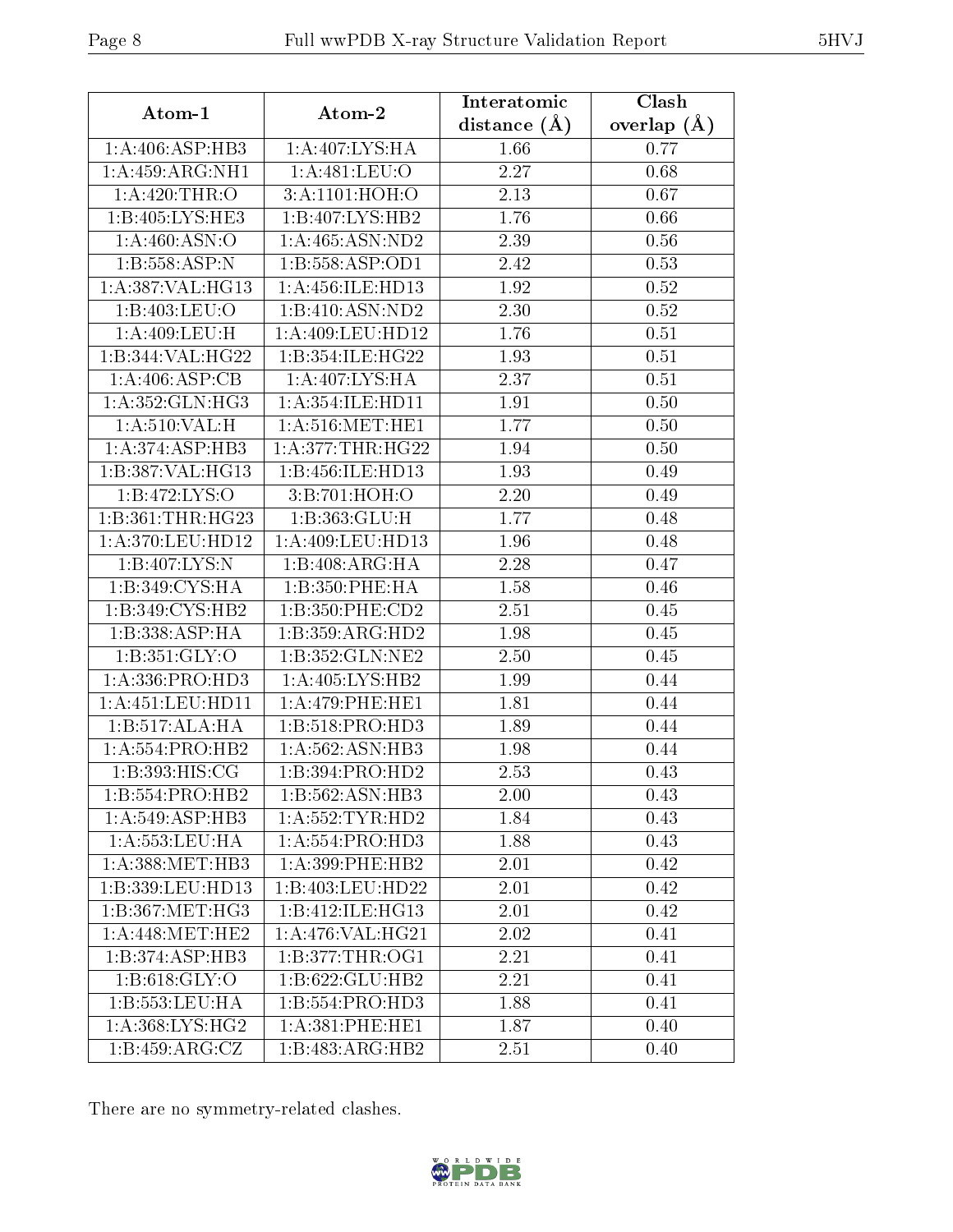## 5.3 Torsion angles (i)

#### 5.3.1 Protein backbone  $(i)$

In the following table, the Percentiles column shows the percent Ramachandran outliers of the chain as a percentile score with respect to all X-ray entries followed by that with respect to entries of similar resolution.

The Analysed column shows the number of residues for which the backbone conformation was analysed, and the total number of residues.

| Mol | Chain | Analysed                       | Favoured | Allowed | $\vert$ Outliers | Percentiles                 |                    |
|-----|-------|--------------------------------|----------|---------|------------------|-----------------------------|--------------------|
|     |       | $283/315(90\%)$   275 $(97\%)$ |          | 8 (3\%) |                  | $\boxed{100}$ $\boxed{100}$ |                    |
|     |       | $280/315(89\%)$   271 (97\%)   |          | 9 (3\%) |                  | $\vert$ 100 $\vert$         | 100                |
| All | All   | $563/630$ (89\%)   546 (97\%)  |          | 17(3%)  | $\cup$           | $\vert$ 100 $\vert$         | $\blacksquare$ 100 |

There are no Ramachandran outliers to report.

#### 5.3.2 Protein sidechains  $(i)$

In the following table, the Percentiles column shows the percent sidechain outliers of the chain as a percentile score with respect to all X-ray entries followed by that with respect to entries of similar resolution.

The Analysed column shows the number of residues for which the sidechain conformation was analysed, and the total number of residues.

| Mol | Chain | Analysed         | Rotameric   Outliers |           | Percentiles |
|-----|-------|------------------|----------------------|-----------|-------------|
|     |       | $258/280(92\%)$  | 251(97%)             | $7(3\%)$  | $-57$<br>44 |
|     |       | $254/280(91\%)$  | 245 $(96\%)$         | $9(4\%)$  | 36<br>46    |
| All | All   | $512/560$ (91\%) | 496 (97\%)           | 16 $(3%)$ | 51<br>40    |

All (16) residues with a non-rotameric sidechain are listed below:

| Mol | Chain | Res | Type       |
|-----|-------|-----|------------|
| 1   | А     | 377 | THR        |
| 1   | А     | 403 | <b>LEU</b> |
| 1   | А     | 406 | <b>ASP</b> |
| 1   |       | 459 | ARG        |
|     |       | 461 | LEU        |
|     |       | 508 | THR        |
|     |       | 609 | MET        |
|     |       | 345 | LEU        |

Continued on next page...

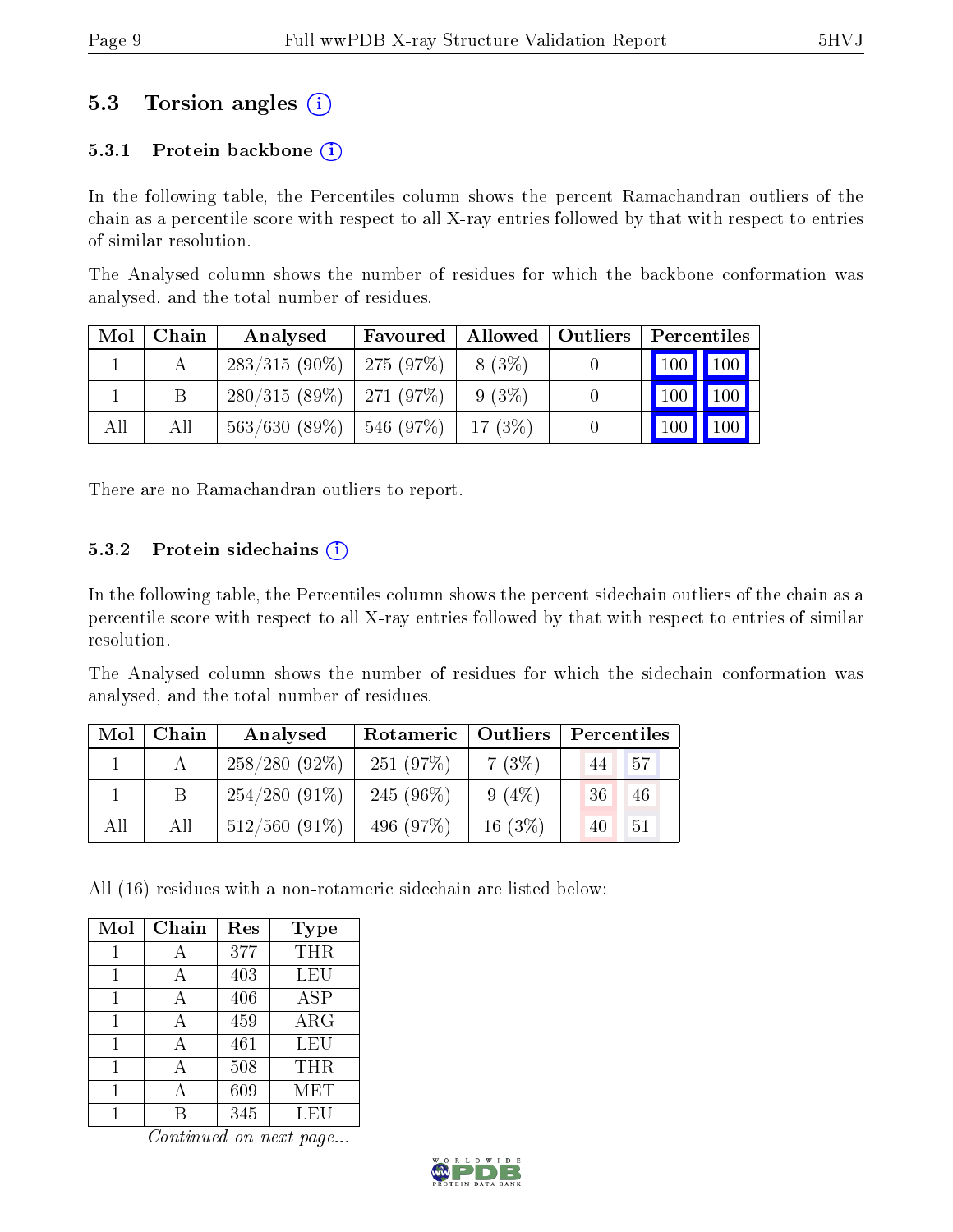|              |       |     | Conning and the procedure page |
|--------------|-------|-----|--------------------------------|
| Mol          | Chain | Res | <b>Type</b>                    |
|              | В     | 350 | PHE                            |
| $\mathbf{1}$ | В     | 370 | LEU                            |
| 1            | В     | 381 | PHE                            |
| 1            | В     | 405 | <b>LYS</b>                     |
| 1            | В     | 429 | <b>ASP</b>                     |
| 1            | В     | 557 | <b>MET</b>                     |
| 1            | В     | 558 | <b>ASP</b>                     |
|              |       | 622 | GLU                            |

Continued from previous page...

Some sidechains can be flipped to improve hydrogen bonding and reduce clashes. There are no such sidechains identified.

#### 5.3.3 RNA (1)

There are no RNA molecules in this entry.

### 5.4 Non-standard residues in protein, DNA, RNA chains (i)

There are no non-standard protein/DNA/RNA residues in this entry.

#### 5.5 Carbohydrates (i)

There are no carbohydrates in this entry.

### 5.6 Ligand geometry (i)

1 ligand is modelled in this entry.

In the following table, the Counts columns list the number of bonds (or angles) for which Mogul statistics could be retrieved, the number of bonds (or angles) that are observed in the model and the number of bonds (or angles) that are dened in the Chemical Component Dictionary. The Link column lists molecule types, if any, to which the group is linked. The Z score for a bond length (or angle) is the number of standard deviations the observed value is removed from the expected value. A bond length (or angle) with  $|Z| > 2$  is considered an outlier worth inspection. RMSZ is the root-mean-square of all Z scores of the bond lengths (or angles).

| Mol<br>Type |                                   |  |          |                 |          |                       |  |          |                                 |              |  | $\vert$ Link $\vert$ |  | Bond lengths |  |  | Bond angles |  |
|-------------|-----------------------------------|--|----------|-----------------|----------|-----------------------|--|----------|---------------------------------|--------------|--|----------------------|--|--------------|--|--|-------------|--|
|             | $\vert$ Chain $\vert$ Res $\vert$ |  |          | ∪ounts –        |          | $ RMSZ  \#  Z  > 2  $ |  |          | Counts   RMSZ $\mid \#  Z  > 2$ |              |  |                      |  |              |  |  |             |  |
|             | ΔNΡ                               |  | $1000\,$ | $\qquad \qquad$ | 18,21,33 | 0.59                  |  | 18,31,52 | 0.80                            | $\sqrt{5\%}$ |  |                      |  |              |  |  |             |  |

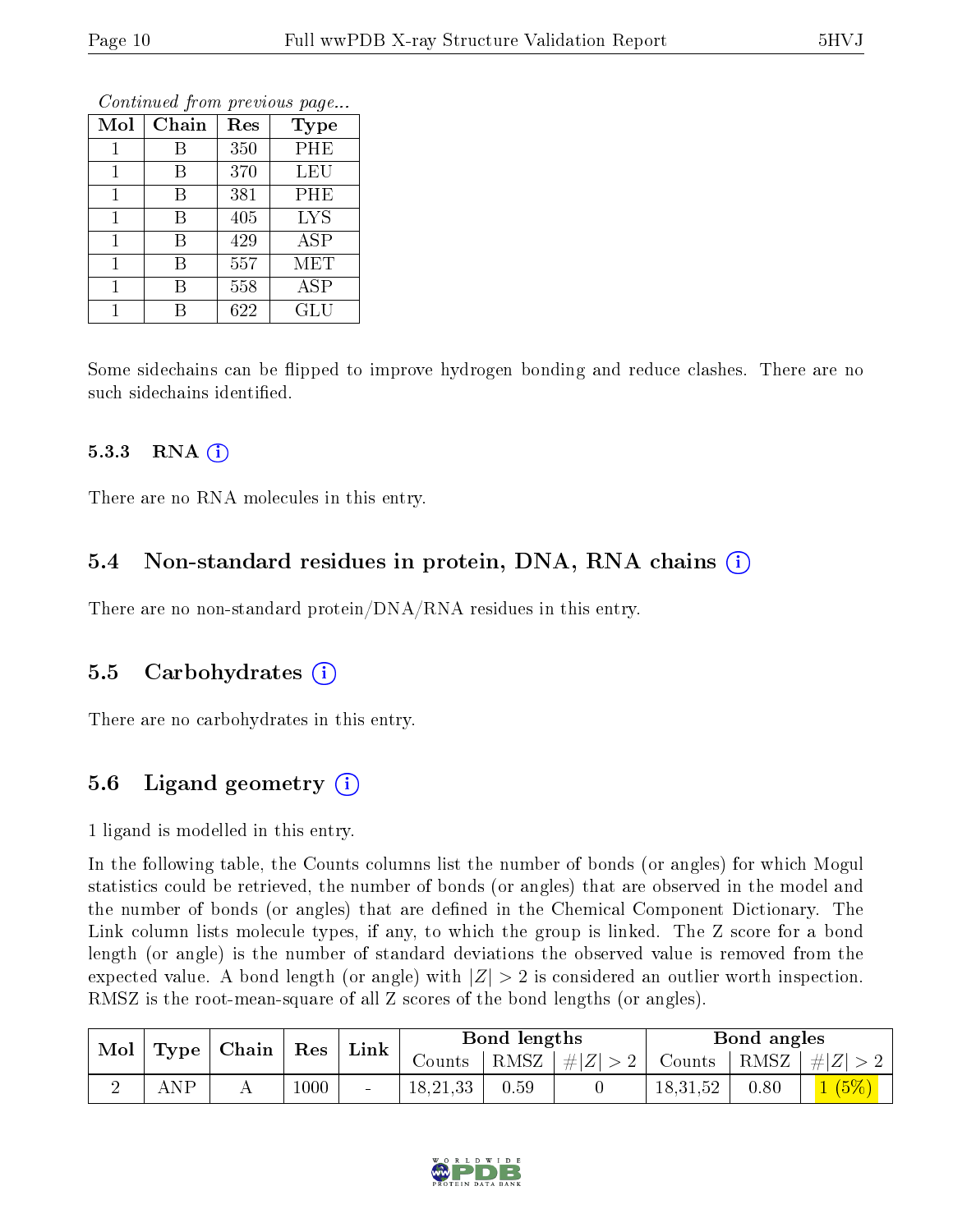In the following table, the Chirals column lists the number of chiral outliers, the number of chiral centers analysed, the number of these observed in the model and the number defined in the Chemical Component Dictionary. Similar counts are reported in the Torsion and Rings columns. '-' means no outliers of that kind were identified.

|     |      |                          |        | Mol   Type   Chain   Res   Link   Chirals   Torsions   Rings |  |
|-----|------|--------------------------|--------|--------------------------------------------------------------|--|
| ANP | 1000 | <b>Contract Contract</b> | $\sim$ | $2/2/22/38$   0/3/3/3                                        |  |

There are no bond length outliers.

All (1) bond angle outliers are listed below:

|  |  | $\sqrt{\text{Mol}}$ Chain Res $\sqrt{\text{Type}}$ Atoms | $\vert$ Observed $(^\circ)\vert$ Ideal $(^\circ)$ |        |
|--|--|----------------------------------------------------------|---------------------------------------------------|--------|
|  |  | $1000$   ANP   C5-C6-N6   2.35 $^{\circ}$                | 123.93                                            | 120.35 |

There are no chirality outliers.

All (2) torsion outliers are listed below:

| Mol | Chain | <b>Res</b> | 'Type       | Atoms             |
|-----|-------|------------|-------------|-------------------|
|     |       | 1000       | ANP         | $O4'-C4'-C5'-O5'$ |
|     |       | 1000       | $\Delta NP$ | $C3'-C4'-C5'-O5'$ |

There are no ring outliers.

No monomer is involved in short contacts.

The following is a two-dimensional graphical depiction of Mogul quality analysis of bond lengths, bond angles, torsion angles, and ring geometry for all instances of the Ligand of Interest. In addition, ligands with molecular weight > 250 and outliers as shown on the validation Tables will also be included. For torsion angles, if less then 5% of the Mogul distribution of torsion angles is within 10 degrees of the torsion angle in question, then that torsion angle is considered an outlier. Any bond that is central to one or more torsion angles identified as an outlier by Mogul will be highlighted in the graph. For rings, the root-mean-square deviation (RMSD) between the ring in question and similar rings identified by Mogul is calculated over all ring torsion angles. If the average RMSD is greater than 60 degrees and the minimal RMSD between the ring in question and any Mogul-identified rings is also greater than 60 degrees, then that ring is considered an outlier. The outliers are highlighted in purple. The color gray indicates Mogul did not find sufficient equivalents in the CSD to analyse the geometry.

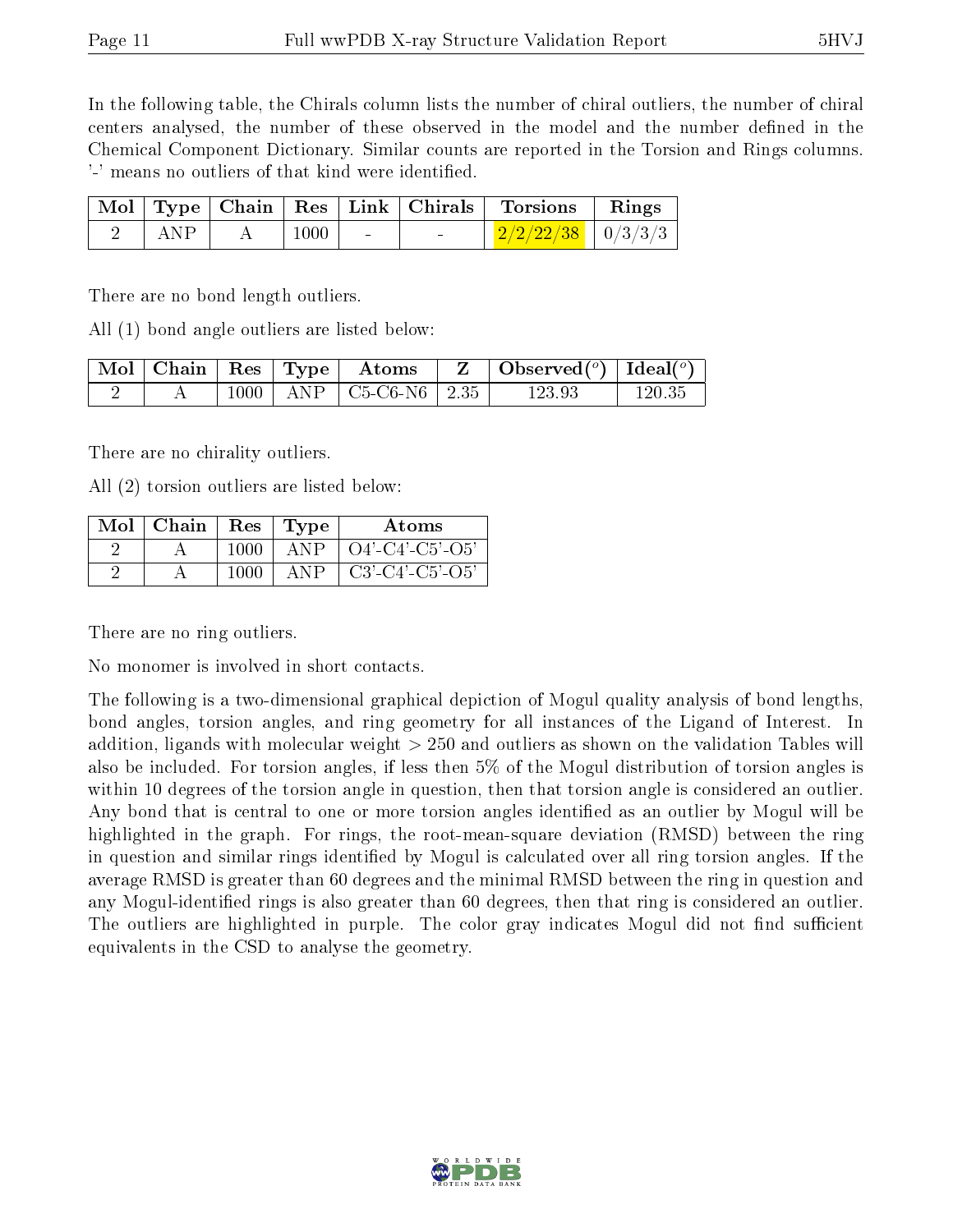

## 5.7 [O](https://www.wwpdb.org/validation/2017/XrayValidationReportHelp#nonstandard_residues_and_ligands)ther polymers (i)

There are no such residues in this entry.

## 5.8 Polymer linkage issues (i)

There are no chain breaks in this entry.

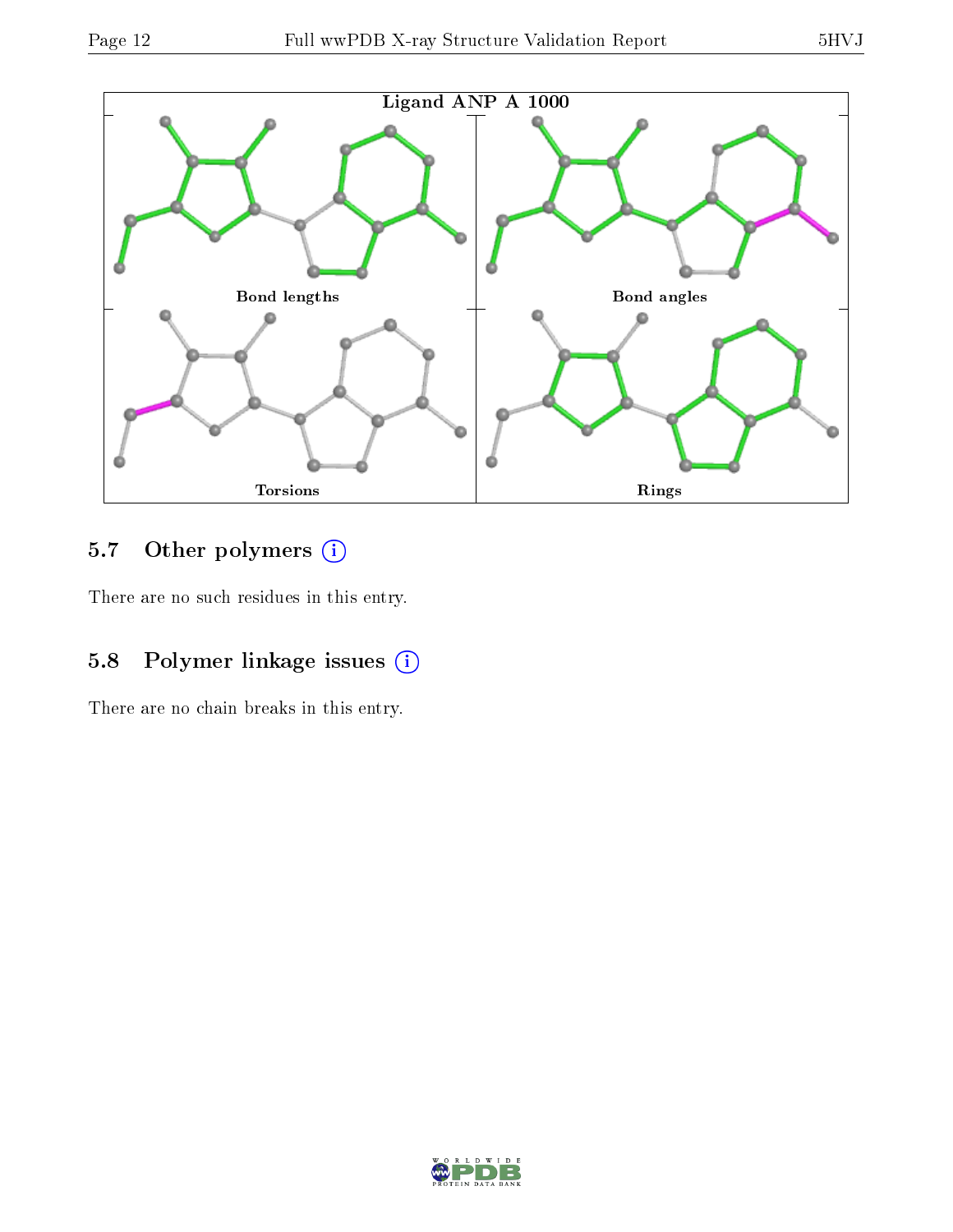# 6 Fit of model and data  $(i)$

# 6.1 Protein, DNA and RNA chains  $(i)$

In the following table, the column labelled  $#RSRZ> 2'$  contains the number (and percentage) of RSRZ outliers, followed by percent RSRZ outliers for the chain as percentile scores relative to all X-ray entries and entries of similar resolution. The OWAB column contains the minimum, median,  $95<sup>th</sup>$  percentile and maximum values of the occupancy-weighted average B-factor per residue. The column labelled ' $Q< 0.9$ ' lists the number of (and percentage) of residues with an average occupancy less than 0.9.

| Mol | Chain | Analysed        | ${ <\hspace{-1.5pt}{\mathrm{RSRZ}} \hspace{-1.5pt}>}$ | $\#\text{RSRZ}\text{>2}$ | $OWAB(A^2)$      | $\rm Q\textcolor{black}{<}0.9$ |
|-----|-------|-----------------|-------------------------------------------------------|--------------------------|------------------|--------------------------------|
|     |       | $283/315(89\%)$ | 0.38                                                  | $13(4\%)$ 32<br>31       | 39, 61, 116, 156 |                                |
|     |       | $284/315(90\%)$ | 0.70                                                  | $41 (14\%)$ 2 2          | 42, 73, 141, 171 |                                |
| All | All   | $567/630(90\%)$ | 0.54                                                  | $54(9\%)$ 8              | 39, 66, 131, 171 |                                |

All (54) RSRZ outliers are listed below:

| Mol            | Chain                   | Res | <b>Type</b>               | <b>RSRZ</b>      |
|----------------|-------------------------|-----|---------------------------|------------------|
| $\mathbf{1}$   | B                       | 337 | <b>SER</b>                | 11.4             |
| $\mathbf{1}$   | $\overline{\rm A}$      | 349 | <b>CYS</b>                | 10.4             |
| $\overline{1}$ | $\boldsymbol{B}$        | 349 | $\overline{\text{CYS}}$   | 8.4              |
| $\overline{1}$ | $\boldsymbol{B}$        | 373 | PHE                       | 7.4              |
| $\overline{1}$ | $\overline{\mathrm{B}}$ | 408 | $\rm{ARG}$                | 6.4              |
| $\overline{1}$ | $\overline{B}$          | 340 | ILE                       | $\overline{5.9}$ |
| $\overline{1}$ | $\boldsymbol{B}$        | 511 | <b>GLY</b>                | 5.4              |
| $\overline{1}$ | $\overline{\rm A}$      | 373 | PHE                       | 4.9              |
| $\overline{1}$ | $\overline{\mathrm{B}}$ | 339 | <b>LEU</b>                | 4.7              |
| $\overline{1}$ | $\overline{\mathrm{B}}$ | 407 | $\overline{\text{LYS}}$   | 4.6              |
| $\overline{1}$ | $\overline{\mathbf{B}}$ | 379 | $\rm{ARG}$                | 4.6              |
| $\overline{1}$ | $\overline{\rm A}$      | 350 | PHE                       | $\overline{4.5}$ |
| $\overline{1}$ | $\overline{B}$          | 509 | $\overline{\text{VAL}}$   | 4.3              |
| $\overline{1}$ | $\overline{\rm A}$      | 375 | $\overline{\text{GLU}}$   | 4.2              |
| $\overline{1}$ | $\overline{\mathrm{B}}$ | 345 | <b>LEU</b>                | $\overline{4.2}$ |
| $\mathbf{1}$   | $\overline{B}$          | 382 | <b>LEU</b>                | $\overline{4.1}$ |
| $\overline{1}$ | $\overline{\mathrm{B}}$ | 375 | $\overline{\mathrm{GLU}}$ | $\overline{4.1}$ |
| $\mathbf{1}$   | Β                       | 409 | <b>LEU</b>                | 4.1              |
| $\overline{1}$ | $\boldsymbol{B}$        | 404 | <b>TYR</b>                | 4.0              |
| $\overline{1}$ | $\overline{\rm A}$      | 511 | $\overline{\text{GLY}}$   | $3.9\,$          |
| $\mathbf{1}$   | $\overline{B}$          | 347 | <b>LYS</b>                | 3.9              |
| $\mathbf{1}$   | $\boldsymbol{B}$        | 557 | <b>MET</b>                | 3.8              |
| $\overline{1}$ | $\boldsymbol{A}$        | 404 | <b>TYR</b>                | $3.6\,$          |
| $\mathbf{1}$   | Β                       | 378 | <b>GLN</b>                | 3.5              |

Continued on next page...

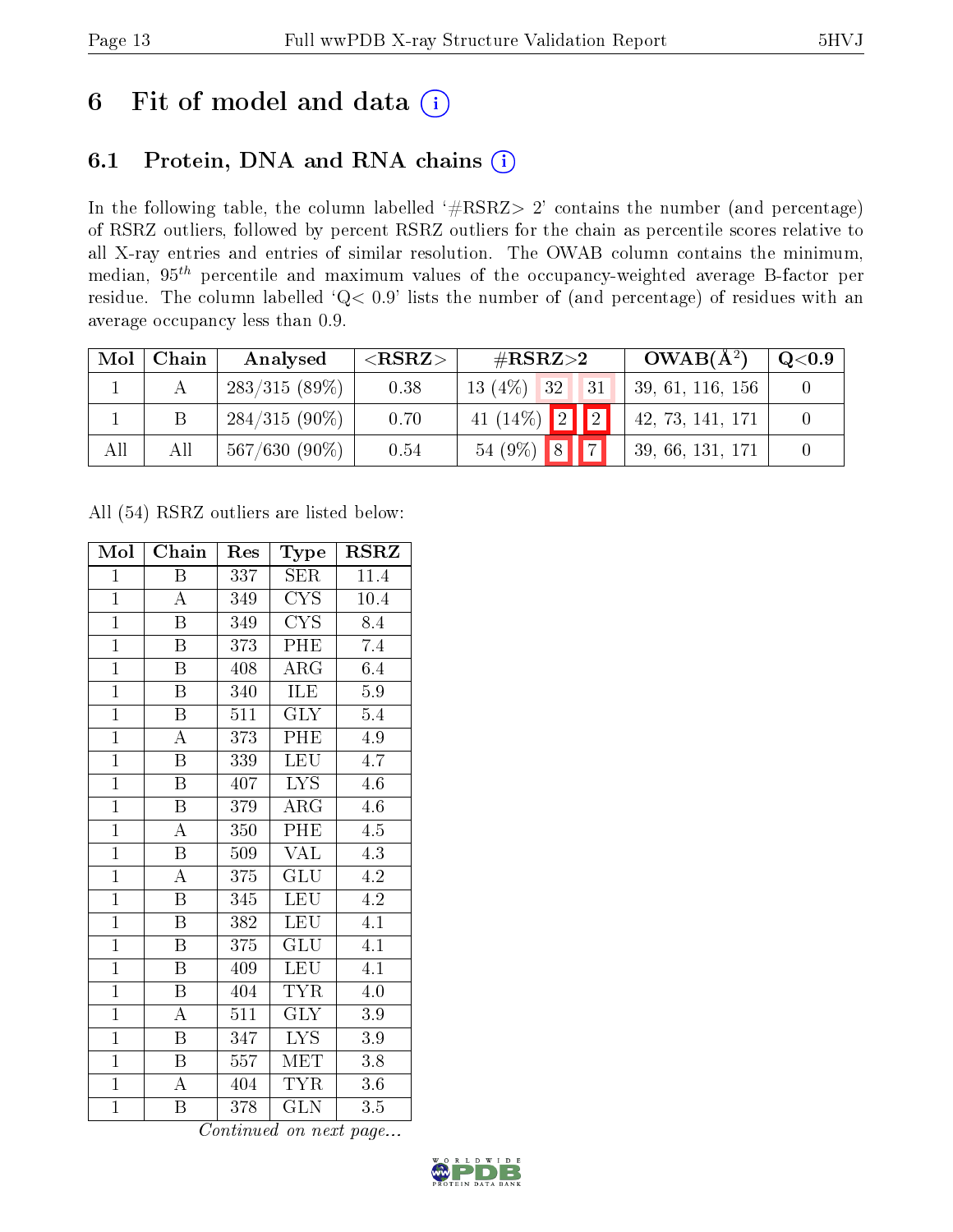| Mol            | Chain                   | Res     | Type                      | $_{\rm RSRZ}$    |
|----------------|-------------------------|---------|---------------------------|------------------|
| $\mathbf{1}$   | B                       | 411     | $\overline{\rm PHE}$      | 3.3              |
| $\overline{1}$ | $\overline{\mathrm{B}}$ | 350     | PHE                       | $3.2\,$          |
| $\overline{1}$ | $\overline{\rm A}$      | 559     | PHE                       | $\overline{3.1}$ |
| $\mathbf{1}$   | $\overline{\mathrm{B}}$ | 334     | PHE                       | $\overline{3.1}$ |
| $\overline{1}$ | $\overline{\rm A}$      | 371     | ILE                       | $\overline{3}.0$ |
| $\mathbf{1}$   | $\boldsymbol{A}$        | 348     | $\overline{\text{GLY}}$   | $3.0\,$          |
| $\overline{1}$ | $\overline{B}$          | 380     | <b>THR</b>                | 3.0              |
| $\overline{1}$ | $\overline{\rm A}$      | 379     | $\overline{\text{ARG}}$   | $\overline{2.9}$ |
| $\overline{1}$ | $\overline{\mathrm{B}}$ | 348     | $\overline{\text{GLY}}$   | $\overline{2.9}$ |
| $\overline{1}$ | $\overline{\mathrm{B}}$ | 356     | $\overline{\text{VAL}}$   | 2.9              |
| $\mathbf{1}$   | $\overline{\mathrm{B}}$ | 559     | $\overline{\rm PHE}$      | 2.8              |
| $\overline{1}$ | $\overline{\mathrm{B}}$ | 389     | $\overline{\rm{ARG}}$     | $\overline{2.8}$ |
| $\mathbf{1}$   | $\overline{B}$          | 360     | GLU                       | 2.7              |
| $\mathbf{1}$   | B                       | 372     | $\rm{ARG}$                | 2.7              |
| $\overline{1}$ | $\overline{\mathrm{B}}$ | $3\,58$ | $\overline{\mathrm{HIS}}$ | 2.7              |
| $\overline{1}$ | $\overline{\mathrm{B}}$ | 361     | <b>THR</b>                | $\overline{2.7}$ |
| $\overline{1}$ | $\overline{\mathrm{B}}$ | 376     | $\overline{{\rm GLU}}$    | 2.7              |
| $\overline{1}$ | $\overline{B}$          | 403     | <b>LEU</b>                | $\overline{2.5}$ |
| $\overline{1}$ | $\overline{\mathrm{B}}$ | 332     | $\rm{ARG}$                | $2.5\,$          |
| $\mathbf{1}$   | $\overline{\mathbf{B}}$ | 524     | $\rm{ARG}$                | 2.5              |
| $\overline{1}$ | $\overline{\mathrm{B}}$ | 405     | $\overline{\text{LYS}}$   | $\overline{2.5}$ |
| $\overline{1}$ | $\overline{\mathrm{B}}$ | 370     | LEU                       | 2.4              |
| $\overline{1}$ | $\overline{\mathrm{B}}$ | 483     | $AR\overline{G}$          | $\overline{2.3}$ |
| $\overline{1}$ | $\overline{\rm A}$      | 360     | $\overline{\mathrm{GLU}}$ | 2.3              |
| $\overline{1}$ | $\overline{\rm A}$      | 376     | GLU                       | 2.3              |
| $\mathbf{1}$   | $\overline{\mathrm{B}}$ | 359     | $\rm{ARG}$                | $2.2\,$          |
| $\mathbf{1}$   | $\overline{\mathrm{B}}$ | 371     | <b>ILE</b>                | 2.1              |
| $\mathbf{1}$   | $\overline{\mathrm{B}}$ | 406     | <b>ASP</b>                | $2.0\,$          |
| $\mathbf{1}$   | $\overline{A}$          | 632     | <b>TYR</b>                | $2.0\,$          |
| $\overline{1}$ | $\overline{\mathrm{B}}$ | 388     | MET                       | 2.0              |

#### Continued from previous page...

### 6.2 Non-standard residues in protein, DNA, RNA chains (i)

There are no non-standard protein/DNA/RNA residues in this entry.

## 6.3 Carbohydrates (i)

There are no carbohydrates in this entry.